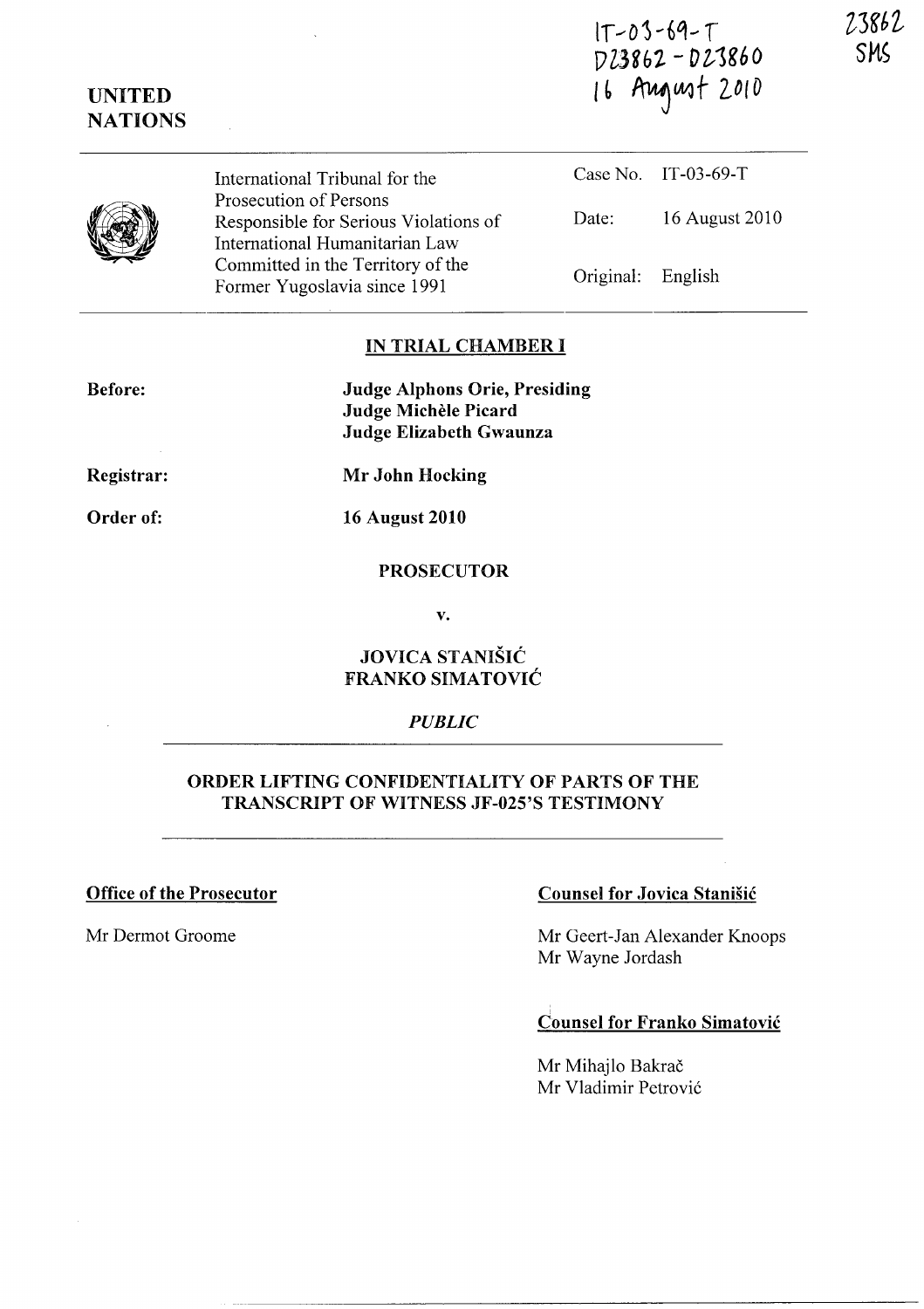TRIAL CHAMBER I ("Chamber") of the International Tribunal for the Prosecution of Persons Responsible for Serious Violations of International Humanitarian Law Committed in the Territory of the Former Yugoslavia since 1991 ("Tribunal");

RECALLING that on 8 July 2010, Witness JF-025, due to technical reasons, testified before the Chamber in private session and without the previously granted protective measures of face and voice distortion:<sup>1</sup>

RECALLING that private session testimony was a provisional measure and that the Chamber had announced that, after having heard submissions from the parties, it would lift the confidentiality of parts of the transcript of Witness JF-025's testimony;<sup>2</sup>

NOTING the parties' joint submission of 16 July 2010 ("Joint Submission"), wherein they identify portions of the transcript that should remain confidential; $3$ 

NOTING that on 20 July 2010, through an informal communication, the Chamber inquired whether five additional portions of the transcript may reveal the identity of the witness and requested the parties to indicate whether they wished to supplement the Joint Submission in this respect;

NOTING that on 2 August 2010, the parties supplemented the Joint Submission, pointing to five additional portions of the transcript that ought to be kept confidential;<sup>4</sup>

CONSIDERING that lifting the confidentiality of the audio-visual recordings of Witness JF-025's testimony would reveal his identity and would accordingly be in violation of the previously granted protective measures;

FINDING it appropriate to make available to the public the content of those portions of the witness's testimony which, in the absence of the aforementioned technical problems, would have been heard in open session albeit with the protective measures of pseudonym, face distortion, and voice distortion in effect;

PURSUANT TO Rule 54 of the Tribunal's Rules of Procedure and Evidence;

<sup>&</sup>lt;sup>1</sup> T. 6232. The Chamber notes that the witness's image was further shielded from the public gallery of the Tribunal's courtroom.

<sup>2</sup> T. 6232-6233.